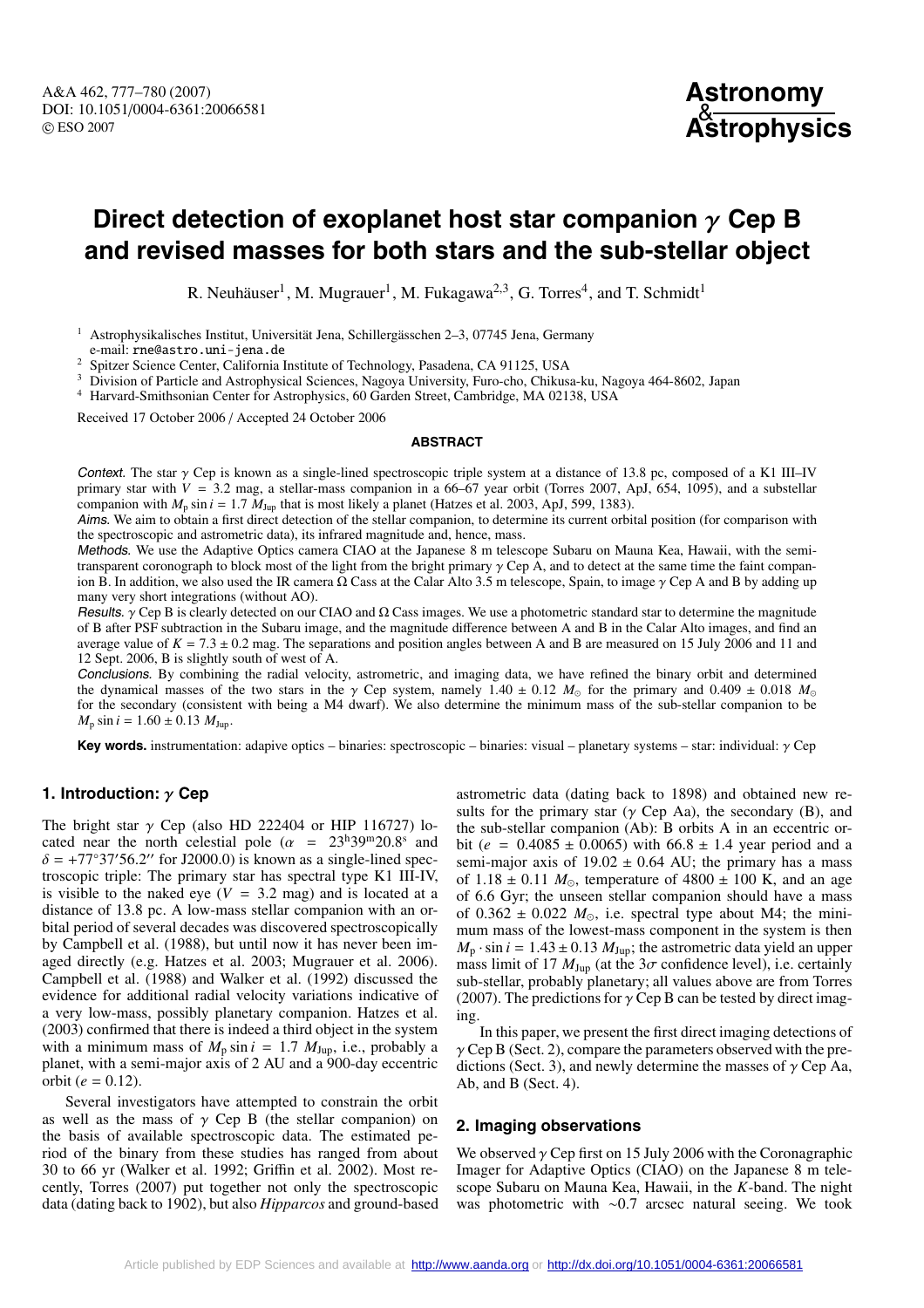

**Fig. 1.** Subaru CIAO *K*-band image of  $\gamma$  Cep A and B, where A is below the semi-transparent coronograph. The total integration time was 30 s, obtained on 15 July 2006.



**Fig. 2.** Subaru CIAO *K*-band image of  $\gamma$  Cep A and B, now after subtraction of the PSF of  $\gamma$  Cep A. The stellar companion  $\gamma$  Cep B is now clearly detected 0.87 arcsec west of A (slightly south of west).

ten images (always 30 times 0.1 s each, i.e. 30 s total integration time) through a semi-transparent coronographic mask (0.6 arcsec diameter, a chrome spot on a sapphire substrate) in order to block most of the light of  $\gamma$  Cep A, but still to be able to detect B.

The data were reduced in the normal way: Dark subtraction, flat-field devision, and adding up the individual images. The resulting image is shown in Fig. 1.

The semi-transparent coronograph has a transmission of between about 1% and 6%, thus still allowing the primary star to shine through. We subtracted the point spread function (PSF) of remaining light of  $\gamma$  Cep A, see Fig. 2 for the result.  $\gamma$  Cep B is clearly detected in Figs. 1 and 2.

Because the throughput of the coronograph is not well known and because the star A may still be in the non-linear regime, we cannot derive the magnitude of B with respect to A from the image itself. A photometric standard star is needed. We therefore observed the standard star FS  $150 (9.94 \pm 0.01$  mag, UKIRT web page) in the same night  $(8\times3 s)$  to obtain the magnitude of  $\gamma$  Cep B by aperture photometry (after PSF subtraction). The result for B is  $K = 7.32 \pm 0.11$  mag. Hence, the magnitude difference between  $\gamma$  Cep A and B is 6.28  $\pm$  0.24 mag (A has  $K_s = 1.04 \pm 0.21$  mag, 2MASS Catalog, Skrutskie et al. 2006).

By Gaussian centering, we can determine the position of B relative to A, i.e. to measure the separation and position angle. For a companion (or candidate) to a very bright primary, it is very useful to observe with a *semi-transparent* coronograph, so that the primary star is still visible together with the companion (for separation measurement). For the astrometric analysis, we use the most recent pixel scale for CIAO, namely  $21.3 \pm 0.1$  mas/pixel (Mayama et al. 2006) and the orientation of the detector being  $0.81 \pm 0.25$  deg from north as measured by us from images of three sources in the V1686 Cyg region taken in the same night.

The resulting separation and position angle are listed in Table 1.

After our detection with Subaru we observed  $\gamma$  Cep with the  $\Omega$  Cass IR imager on the Calar Alto 3.5 m telescope in Spain. Due to the fact that our instrument of choice, the AO system ALFA, was not functioning at the time, we observed  $\gamma$ Cep in a backup programme by taking several thousand short (0.1 s) integration images (speckle), which we then combined by shift+add, after background correction and flatfielding. We detected  $\gamma$  Cep B on both 11 Sept. (7391 images) and on 12 Sept. 2006 (18140) using the  $\overline{K}$  (*K*-prime) filter together with Br  $\gamma$ . In addition to measuring the separation between B and A from the resulting images in each night, we determined also the magnitude difference relative to the primary, which was neither saturated nor in the non-linear regime of the detector. See Fig. 3 for the final images of the two nights and Table 1 for the results of our measurements. We used the Hipparcos multiples HIP 109474, HIP 91115, HIP 92961, HIP 104536, observed in the same two nights, for astrometric calibration of the pixel scale  $(38.681 \pm 0.059 \text{ mas/pixel})$  and the detector position angle  $(21.362 \pm 0.037^{\circ}).$ 

Our measurements may indicate a small change in the position angle of  $0.63 \pm 0.36$  deg between July and September 2006, and a more significant increase in separation of  $19 \pm 6$  mas, consistent with the predictions for orbital motion, see Fig. 4.

For the secondary star  $\gamma$  Cep B, imaged for the first time here, we obtain a magnitude of  $K = 7.3 \pm 0.2$  mag, the average of the Subaru and the two Calar Alto data points.

### **3. Comparison with predictions**

Our new measurements of the relative position of  $\gamma$  Cep B with respect to the primary star allow us to test the predictions from the orbital solution for the binary produced recently by Torres (2007). That study combined all available measurements of the radial velocity of the primary from a variety of sources (including the high-precision studies that uncovered the sub-stellar companion, along with classical measurements from the literature and from new observations) and used also the intermediate astrometry from the *Hipparcos* mission ("abscissa residuals") as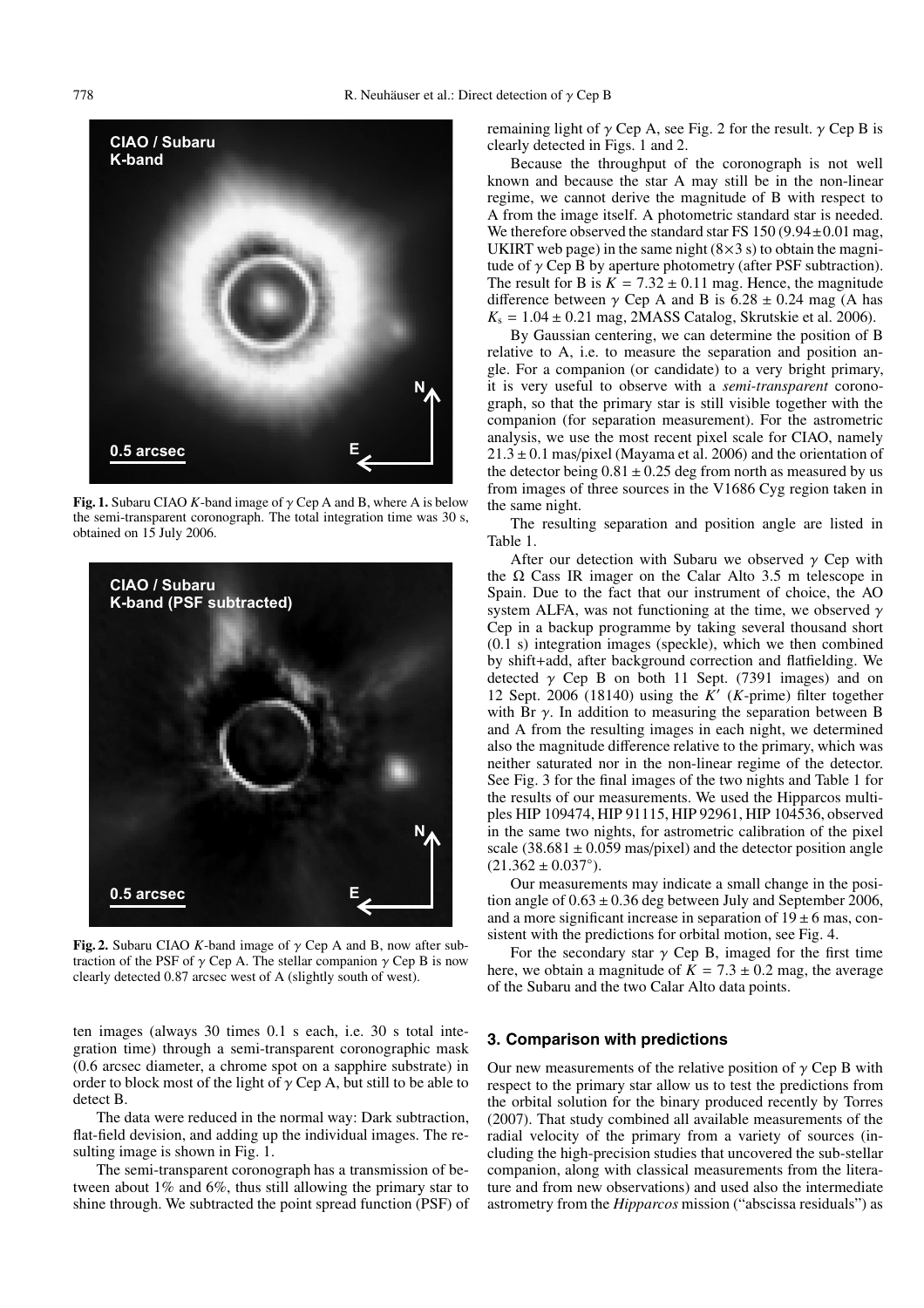**Table 1.** Astrometry and photometry for  $\gamma$  Cep A and B.

| Obs date    | Telescope              | PА                | $O-C$   | separation        | $O-C$    | ΛK              |
|-------------|------------------------|-------------------|---------|-------------------|----------|-----------------|
| HJD.        | instrument             |                   |         | [arcsec]          | [mas]    | [mag]           |
| 2453932.046 | Subaru 8.3 m CIAO      | $256.91 + 0.27$   | $-0.20$ | $0.870 \pm 0.005$ | $-0.005$ | $6.28 + 0.24$   |
| 2453989.520 | CA 3.5 m $\Omega$ Cass | $256.16 \pm 0.35$ | $+0.09$ | $0.891 \pm 0.006$ | $+0.005$ | $6.28 + 0.13$   |
| 2453990.514 | CA 3.5 m $\Omega$ Cass | $256.39 \pm 0.34$ | $+0.33$ | $0.887 \pm 0.005$ | $+0.001$ | $6.12 \pm 0.11$ |

Remark: Observed minus computed (O–C) residuals are explained in Sect. 3.



**Fig. 3.** Ω Cass IR speckle images of γ Cep A and B, obtained on 11 Sept. 2006 (*left*) and 12 Sept. 2006 (*right*) with the Calar Alto 3.5 m telescope with ~12 to 30 min total integration time (through *K'* and Br  $\gamma$  filters).



**Fig. 4.** Orbit and orbital motion of γ Cep B around A as already observed by our imaging within two month. The inlay shows our three imaging data points of B in orbit around A.

well as ground-based astrometry reaching back more than a century. This enabled the scale and orientation of the binary orbit to be established for the first time, in a combined solution that included also the perturbing effects of the sub-stellar companion.

A comparison of our measurements with the published orbit (Torres 2007) indicates systematic (observed minus computed) O−C residuals of ∼8◦ in position angle and 50–60 mas in separation (positive in both cases). These are many times larger than the measurement errors, although the predicted positions themselves have uncertainties of about 3.1 degrees in position angle and 34 mas in separation for the dates of our observations. These reflect the uncertainty in the orbital elements as well as the estimated error of the adopted primary mass, which was external to the orbital solution of Torres (2007) and was established from stellar evolution considerations. Therefore, the residuals correspond to  $1.5-2.5\sigma$ , which, while not overly large, may nevertheless indicate the need for some adjustment in the orbit given that they are systematic in nature. The new O−C values given in Table 1 (this paper) are computed for the new orbit (Table 2) after taking into account our three imaging observations. They are much smaller than in Torres (2007), i.e. a clear improvement as expected, which was the motivation for the imaging observations. The relative brightness of the secondary was predicted by Torres (2007) to be  $\Delta K \sim 6.4$  mag, which is not far from the values we measure (see Table 1).

#### **4. Improved masses**

The assumption of a value for the primary mass in the Torres (2007) solution was necessary because of the lack of direct measurements of the relative position between  $\gamma$  Cep A and B, since